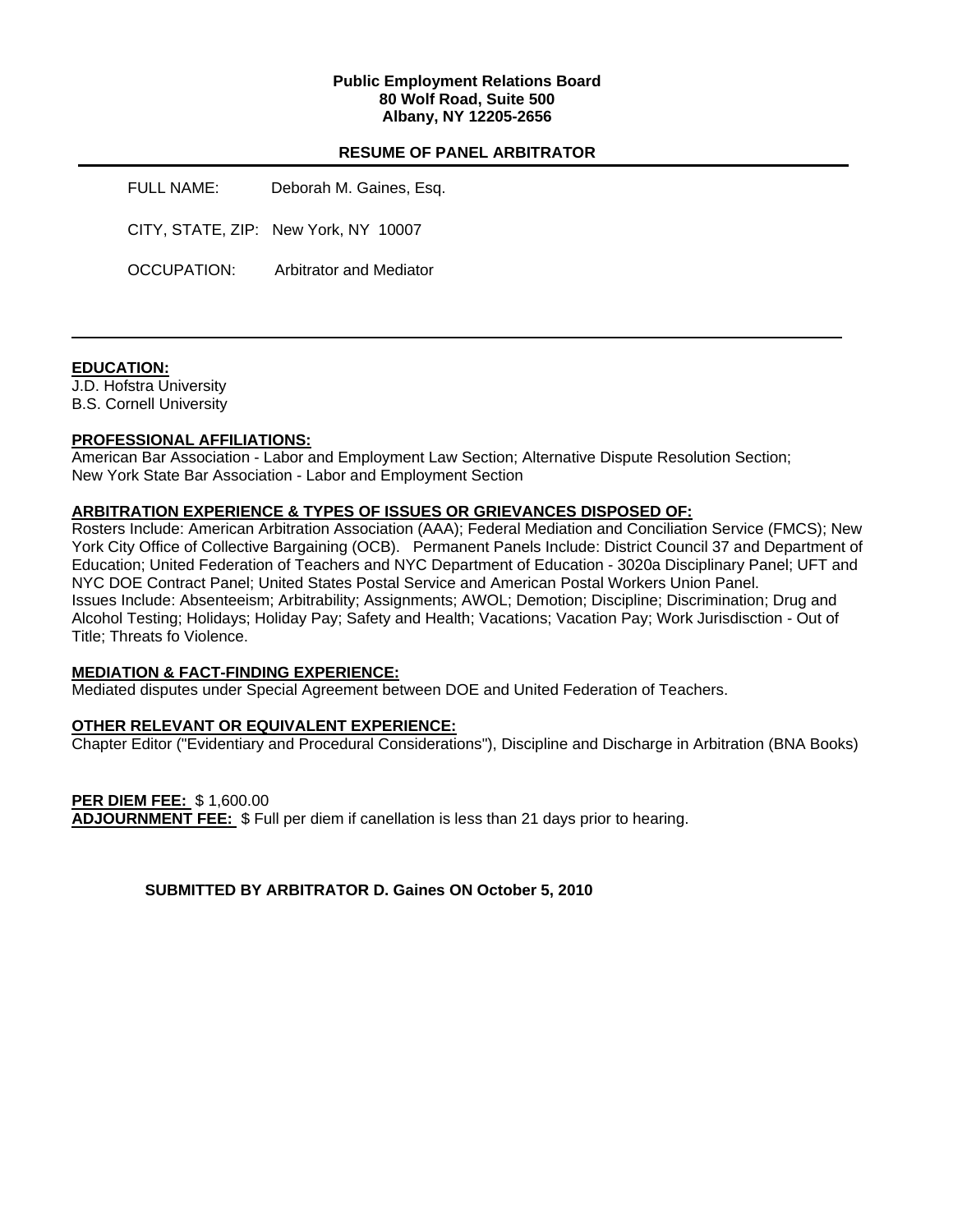#### **Public Employment Relations Board 80 Wolf Road, Suite 500 Albany, NY 12205-2656**

# **BILLING DISCLOSURE STATEMENT**

## ARBITRATOR'S NAME: **Deborah M. Gaines**

The following is a description of my fees and expenses:

## A) HEARING TIME.

- (1) My per diem is \$1,600.00 for each day or any part thereof spent hearing a case.
- (2) If a hearing day exceeds hours, I charge:

 $\Box$ a second full per diem  $\Box$ a prorated per diem

 $\boxtimes$ no additional charge  $\Box$ other (describe) :

(3) Additional comments:

B) STUDY TIME.

- (1) I charge \$ 1,600.00 for each day spent in preparation of the opinion and award.
- (2) This charge  $\boxtimes$  will  $\Box$  will not be prorated for partial days devoted to such preparation.
- (3) Additional comments:

## C) TRAVEL TIME AND EXPENSES.

(1) When travel time plus hearing time exceeds hours in a calendar day:

 $\boxtimes$  Not applicable (no additional charge)

 $\Box$  I charge as follows (describe):

(2) I charge for actual, travel-related expenses incurred in connection with the case  $\boxtimes$ YES  $\Box$  NO.

Where appropriate, a mileage charge for auto travel will be billed at:

| $\boxtimes$ Prevailing IRS rate | $\Box$ Other (describe): |
|---------------------------------|--------------------------|
|---------------------------------|--------------------------|

(3) When the scheduled hearing day(s) requires an overnight stay:

 $\boxtimes$ There is no charge, other than for lodging and subsistence.

 $\Box$ I charge as follows (describe):

(4) Additional Comments: